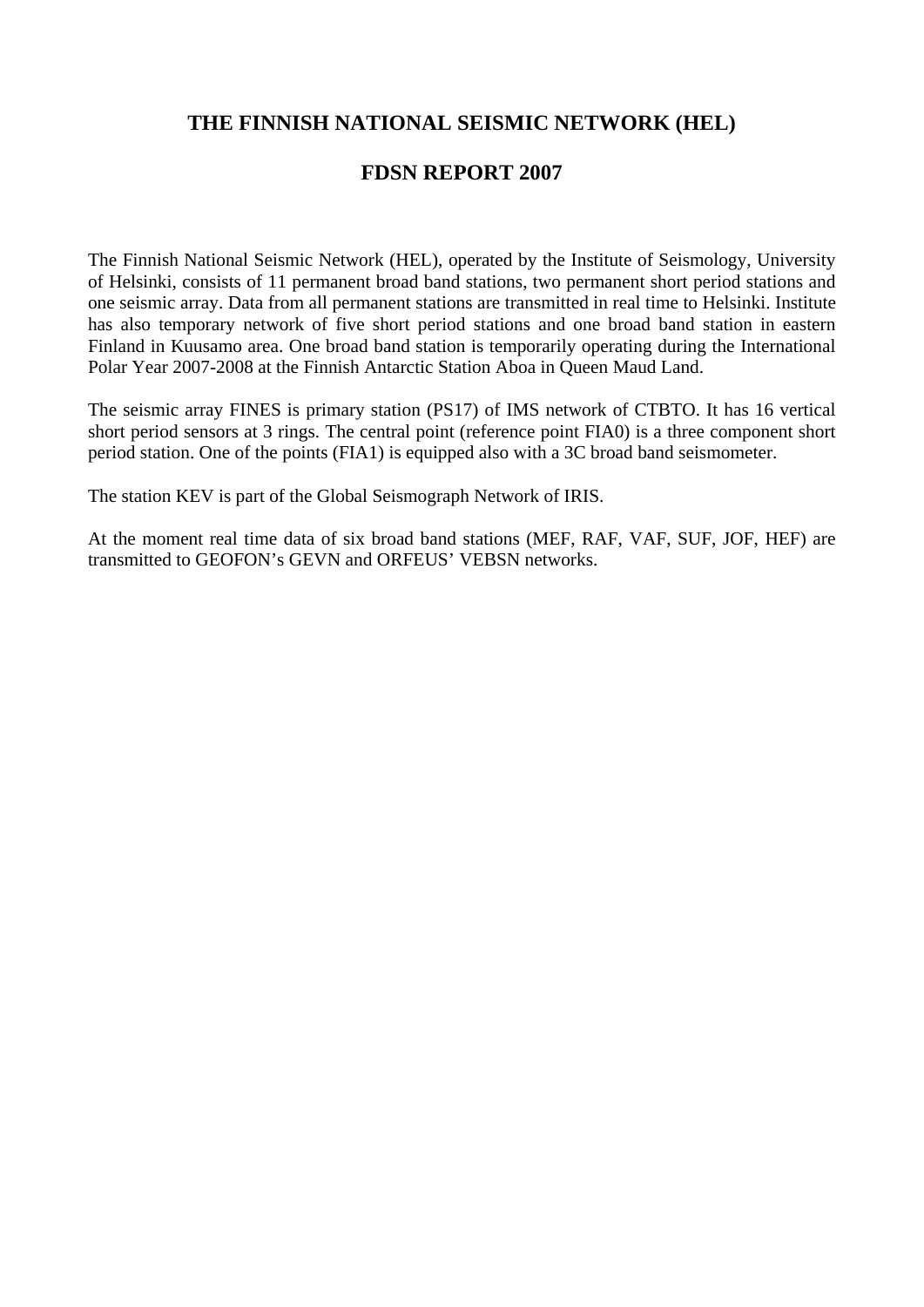## **List of Stations Permanent Stations**

| sta                          | type           | net            | lat      | lon       | elev | site            | sensor        | digitizer              | acquisition software | access  |
|------------------------------|----------------|----------------|----------|-----------|------|-----------------|---------------|------------------------|----------------------|---------|
| <b>MEF</b>                   | bb             | HE             | 60.2172  | 24.3958   |      | 55 Metsahovi    | $STS-2$       | EarthData PS6-24       | SeisComP             | rt      |
| RAF                          | b <sub>b</sub> | HE             | 61.0224  | 21.7646   |      | 30 Laitila      | STS-2         | EarthData PS6-24       | SeisComP             | rt      |
| <b>HEF</b>                   | bb             | HE             | 68.4062  | 23.6643   |      | 375 Hetta       | STS-2         | EarthData PS6-24       | SeisComP             | rt      |
| <b>JOF</b>                   | b <sub>b</sub> | <b>HE</b>      | 62.9187  | 31.3092   |      | 180 Ilomantsi   | STS-2         | EarthData PS6-24       | SeisComP             | rt      |
| <b>KAF</b>                   | b <sub>b</sub> | <b>HE</b>      | 62.1116  | 26.3061   | 195  | Kangasniemi     | STS-2         | EarthData PS6-24       | SeisComP             | rt      |
| <b>KEF</b>                   | bb             | $\rm HE$       | 62.1667  | 24.8670   |      | 215 Keuruu      | STS-2         | EarthData PS6-24       | SeisComP             | rt      |
| <b>KIF</b>                   | b <sub>b</sub> | HE             | 69.0432  | 20.8040   |      | 480 Kilpisjarvi | STS-2         | EarthData PS6-24       | SeisComP             | rt      |
| <b>SUF</b>                   | bb             | <b>HE</b>      | 62.7194  | 26.1474   | 185  | Sumiainen       | $STS-2$       | EarthData PS6-24       | SeisComP             | rt      |
| <b>VAF</b>                   | hh             | HE             | 63.0471  | 22.6684   |      | 55 Ylistaro     | Guralp CMG-3T | EarthData PS6-24       | SeisComP             | rt      |
| <b>VJF</b>                   | bb             | <b>HE</b>      | 60.5388  | 27.5550   | 34   | Virolahti       | STS-2         | EarthData PS6-24       | SeisComP             | rt      |
| <b>KEV</b>                   | bb             | <b>IRIS/HE</b> | 69.7565  | 27.0036   |      | 81 Kevo         | Guralp CMG-3T | Quanterra/ED PS6-24    | SeisComP             | rt      |
| <b>FINES</b>                 | array          | <b>IMS/HE</b>  | 61.44388 | 26.07389  |      | 150 Sysma       | Geotech S-13  | Science Horizons AIM24 | $CD$ -tools          | rt      |
| FIA1                         | bb             | <b>IMS/HE</b>  | 61.4447  | 26.0761   |      | 138 Sysma       | Guralp CMG-3T | Science Horizons AIM24 | CD-tools             | rt      |
| <b>PVF</b>                   | SD             | <b>HE</b>      | 60.5454  | 25.8590   |      | 45 Pernaja      | Geotech S-13  | EarthData PS6-24       | SeisComP             | rt      |
| <b>KJN</b>                   | sp             | HE             | 64.0855  | 27.7073   |      | 262 Kajaani     | Geotech S-13  | DAS98                  | DAS98                | dial-up |
| <b>Temporary Stations</b>    |                |                |          |           |      |                 |               |                        |                      |         |
| KU <sub>6</sub>              | bb             | <b>HE</b>      | 66.0255  | 29.8907   |      | 275   Kuusamo   | STS-2         | EarthData PS6-24       | SeisComP             | rt      |
| KU1                          | sp             | HE             | 65.56458 | 29.55826  |      | Kurvinen        | Geotech S-13  | <b>DAS98</b>           | DAS98                | none    |
| KU <sub>2</sub>              | SD             | <b>HE</b>      | 65.7096  | 28.23     |      | Taivalkoski     | Mark L4       | <b>DAS98</b>           | DAS98                | none    |
| KU3                          | sp             | HE             | 66.14688 | 28.59841  |      | Tolvanniemi     | Geotech S-13  | DAS98                  | <b>DAS98</b>         | none    |
| KU4                          | sp             | HE             | 66.3645  | 29.5794   |      | Liikasenvaara   | Geotech S-13  | DAS98                  | DAS98                | dial-up |
| KU5                          | sp             | HE             | 65.91464 | 29.8862   |      | Karpankyla      | Mark L4       | DAS98                  | DAS98                | none    |
| <b>ABOA</b>                  | bb             | HE             | 73.050   | $-13.417$ |      | Antarctica/Aboa | STS-2         | Reftek 130             | Reftek               | none    |
| <b>Planned Stations 2007</b> |                |                |          |           |      |                 |               |                        |                      |         |
| <b>VRF</b>                   | bb             | HE             | 67.748   | 29.609    |      | 350 Varrio      | STS-2         | EarthData PS6-24       | SeisComP             | rt      |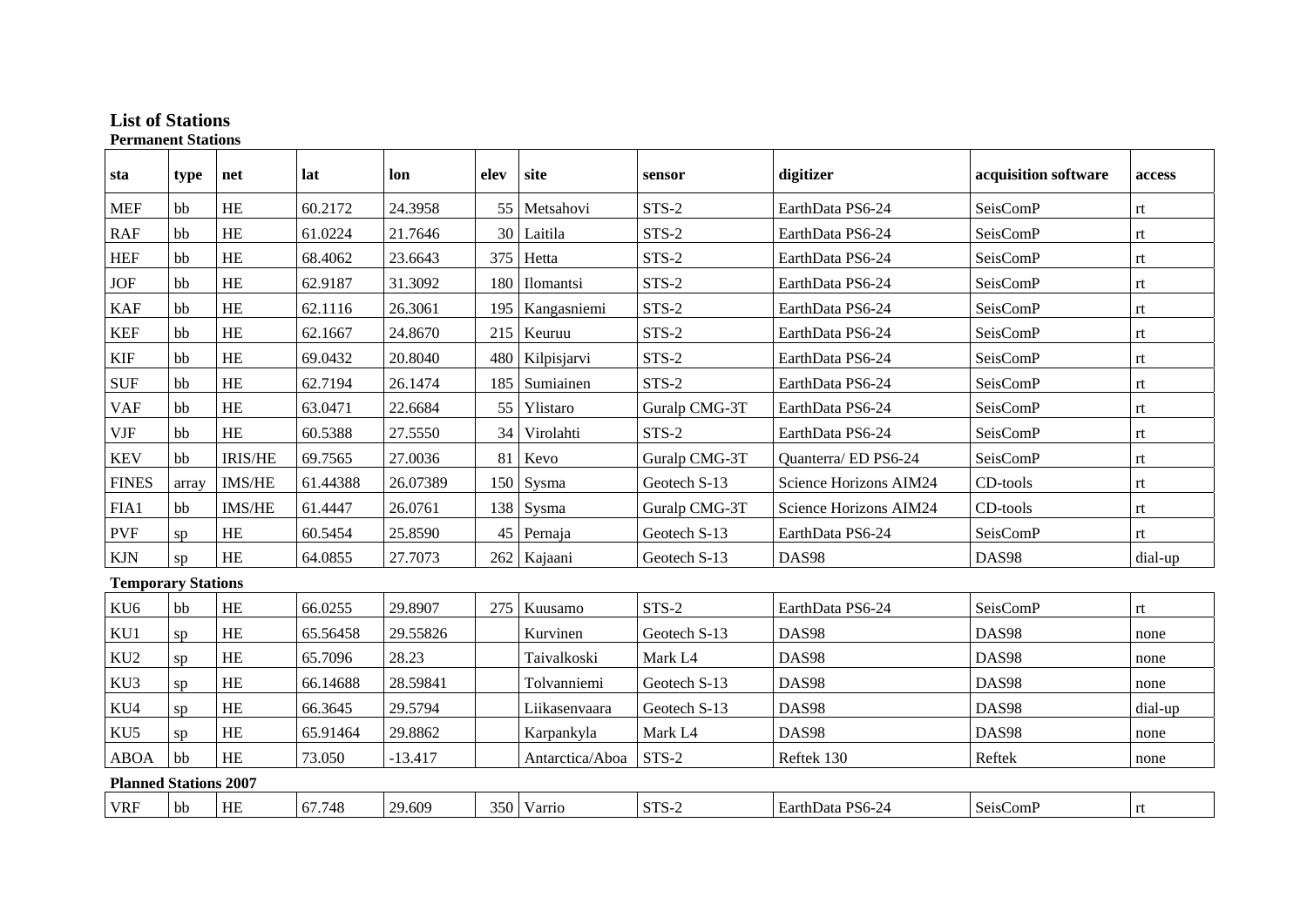

**Map of the Finnish National Seismic Network (HEL) operated by the Institute of Seismology, University of Helsinki**